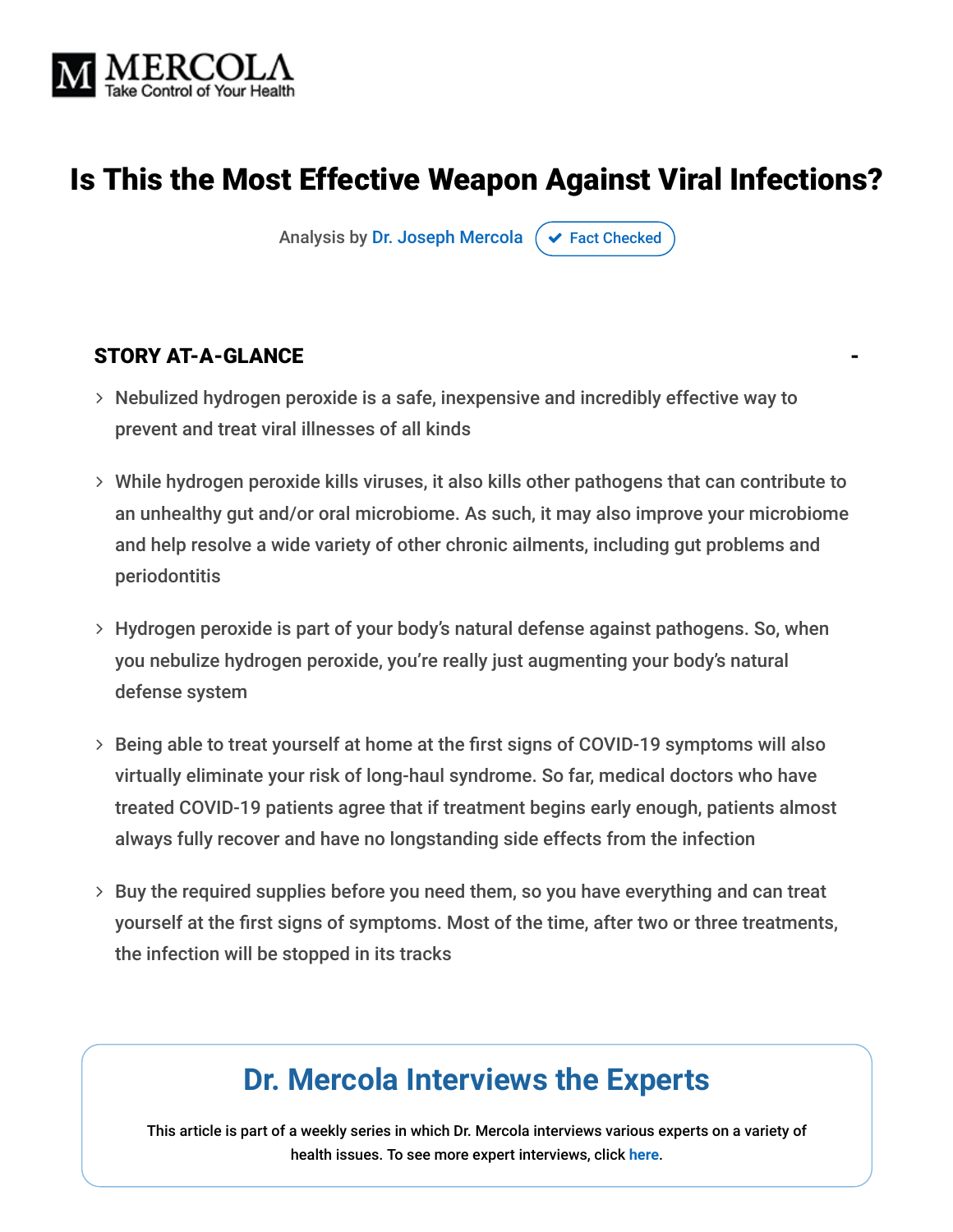In this interview, Dr. Thomas Levy, a board-certified cardiologist perhaps best known for his work with vitamin C, discusses nebulized hydrogen peroxide, which has become my [favorite intervention for viral illnesses, including COVID-19. In his latest book, "](https://rvr.medfoxpub.com/)**Rapid Virus Recovery**," Levy details this treatment. Best of all, he's giving the e-book away for free. The 321-page physical book will be available soon online. It's also available in Spanish.

Levy has suffered with lifelong sinus problems and about a year and a half ago, while doing research for **[his book on magnesium](https://articles.mercola.com/sites/articles/archive/2020/04/11/dr-thomas-levy-magnesium.aspx)**, he came across nebulization with magnesium chloride, which sparked his interest.

As a result of his research, he began nebulizing with hydrogen peroxide and noticed "incredible changes in my health" almost immediately, including the reversal of his chronic sinus problems. So, after finishing his magnesium book, he took a deep dive into nebulization. "Rapid Virus Recovery" is the result of that journey.

*"Just about the time the pandemic hit was when I really had my most compelling compilation of evidence for what nebulization with hydrogen peroxide can do,"* he says. *"And as I point out in the book, this is not just for common cold. It is for any respiratory virus.*

*I make the assertion — and I don't generally make assertions that I can't back up*  $-$  that nobody needs to suffer with a cold or the flu again, unless you wait too *long before nebulizing. Nevertheless, you'll still recover much quicker after you do this."*

Levy also points out that if you can easily prevent or cure a viral infection, then vaccination becomes irrelevant. "Why vaccinate for a disease that you can prevent or easily cure after you have it?" he asks.

As for why he's giving the book away for free, the answer is simple. "I want to stop this pandemic," he says, "and nebulized hydrogen peroxide is not only simple to administer by yourself and universally effective, but it's also inexpensive and readily available around the entire world, including in areas where other remedies such as vitamin C or ozone can be hard to come by."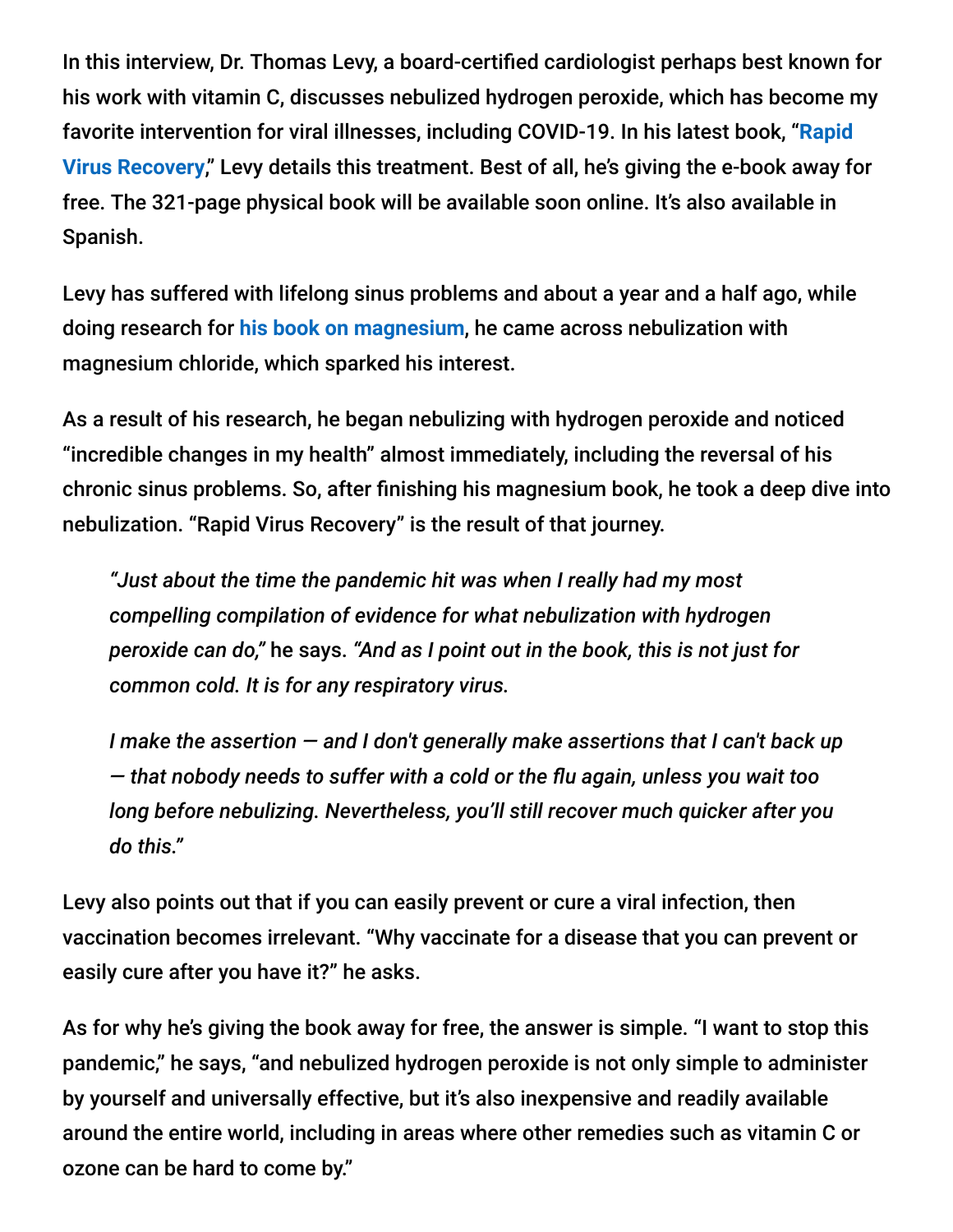## Early Treatment Virtually Eliminates Complications

Being able to treat yourself at home at the first signs of COVID-19 symptoms will also virtually eliminate your risk of long-haul syndrome. So far, medical doctors who have treated COVID-19 patients agree that if treatment begins early enough, patients almost always fully recover and have no longstanding side effects from the infection.

The reason for this is because the virus replicates wildly during the first few days of infection, and this is the time during which it can cause longstanding damage. So, it's important to be prepared.

Buy the required supplies before you need them, so you have everything and can treat yourself at the first signs of symptoms. Most of the time, after two or three treatments, the infection will be stopped in its tracks. As noted by Levy, you get same-day resolution, which is almost unheard of in clinical medicine.

My personal experience with friends and family also mirrors these type of dramatic results. In all my years of practicing medicine, I have never seen such an effective intervention for the nearly immediate resolution of viral illnesses, so long as it's implemented shortly after the symptoms start.

If you miss that early window and start developing more pronounced symptoms of influenza or COVID-19, nebulized peroxide is still an excellent adjunct to any other treatment you may be doing.

*"I want to emphasize that because to the best of my knowledge, and I've done quite a bit of research on this, I see no circumstance in which hydrogen peroxide nebulization interferes with or lessens the impact of any other positive intervention,"* Levy says.

One such intervention is **[vitamin C](https://articles.mercola.com/sites/articles/archive/2020/06/06/rhonda-patrick-vitamin-c.aspx)**, which Levy describes as "the perfect physiological partner" with hydrogen peroxide, as they have powerful synergistic effects that facilitate rapid resolution of the infection.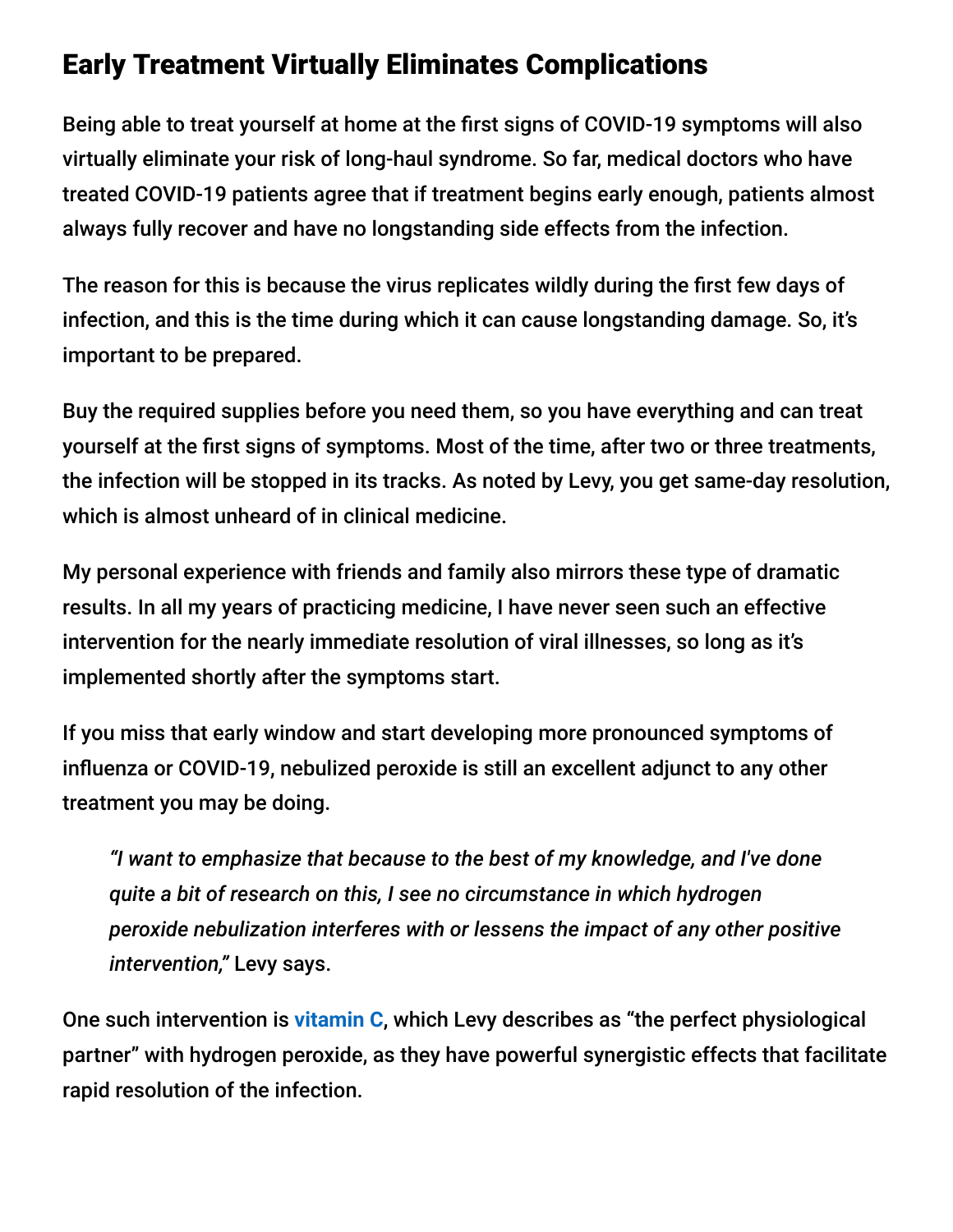## Hydrogen Peroxide Is Part of Your Body's Natural Defenses

Hydrogen peroxide is part of your body's natural defense against pathogens and is found in virtually all cells. Your body requires it. It's a powerful signaling molecule, and there are organelles in your cells that use it to kill pathogens directly. So, when you nebulize hydrogen peroxide, you're really just augmenting your body's natural defense system.

**<sup>66</sup>** Hydrogen peroxide serves as an incredible storage<br>form for oxygen to your body. That's actually what sor **form for oxygen to your body. That's actually what sort of happens once you activate hydrogen peroxide, and there's nothing in your body, pathological speaking, that oxygen is not good for. ~ Dr. Thomas Levy"**

Levy explains:

*"One of the interesting things I found in the course of this research is that up to 5% of the oxygen you inhale gets incorporated into producing new hydrogen peroxide inside your body. Also, contrary to much scientific thought, except in the wrong microenvironment, hydrogen peroxide is very stable. It doesn't do a lot of spontaneous breaking down or spontaneous oxidation.*

*So, it serves as an incredible storage form for oxygen to your body. That's actually what sort of happens once you activate hydrogen peroxide, and there's nothing in your body, pathological speaking, that oxygen is not good for.*

*This is what makes peroxide a perfect therapeutic agent. It not only kills* pathogens extremely efficiently - virus, fungus, protozoa, bacteria, you name it *— but it also leaves behind, as metabolic byproducts, water and oxygen."*

Once the infection is resolved, the water and oxygen will both help heal any tissue damage caused by the pathogen. The water will also help dilute the acidity introduced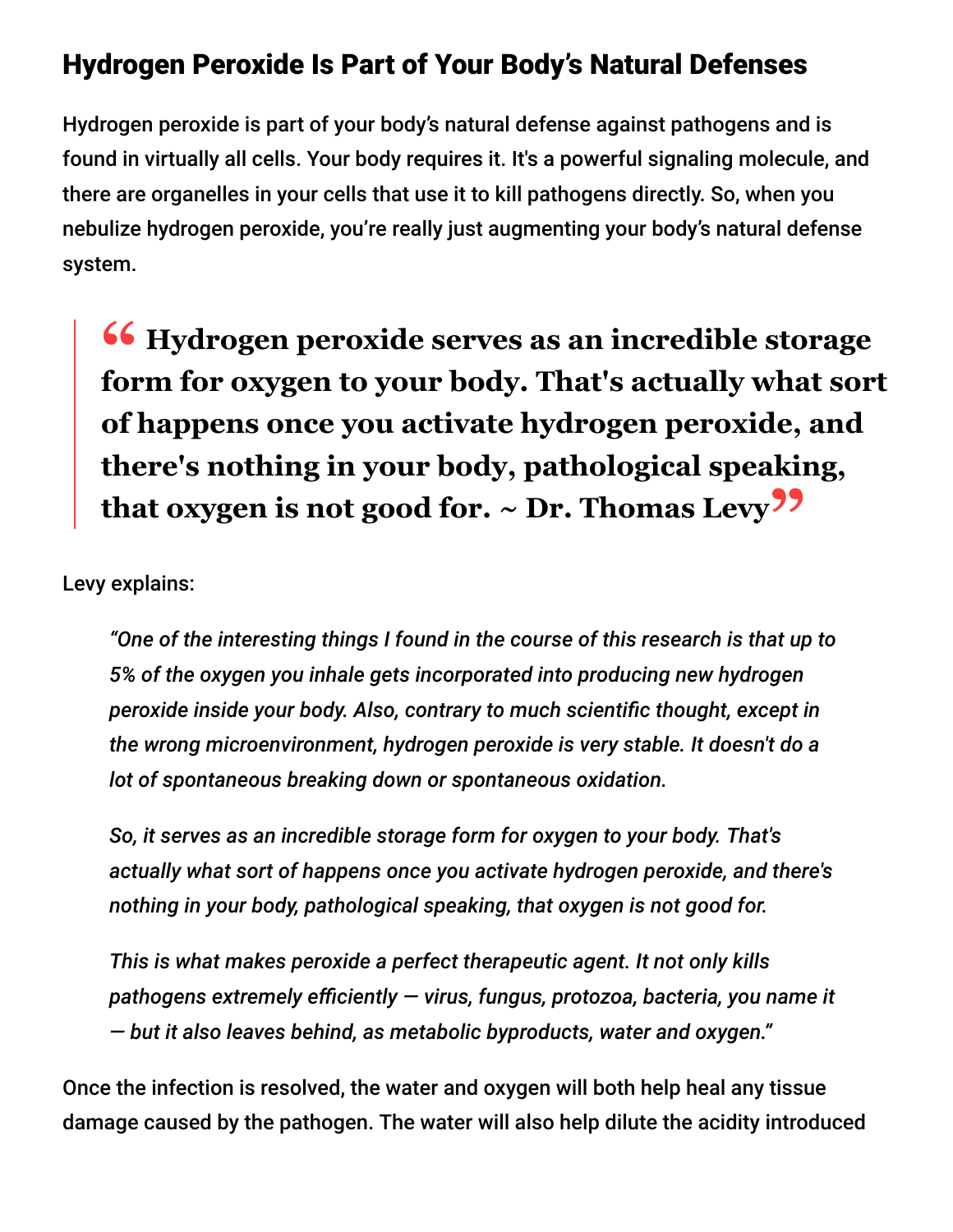by the infection. "So, it's very clear, at least to me, that the best way to refer to hydrogen peroxide is as nature's naturally designed antibiotic," Levy says.

## How Hydrogen Peroxide Works

Hydrogen peroxide can impact a variety of beneficial pathways in your body, but in terms of pathogens, one of the most prominent ones appear to be through the Fenton reaction inside the pathogens and the infected host cells. As explained by Levy:

*"The Fenton reaction is a way of getting hydrogen peroxide to break down into 1a hydroxyl radical, which is the most potent oxidizing agent known to science … In a nutshell, oxidation is disease, and limiting and reducing oxidation brings you back to health.*

*That might sound like an oversimplication, but not so much … When you want* to kill a pathogen or kill an infected cell, you want to continue the influx and the *power of that oxidative action until there's so much oxidative stress that the cell ruptures and dies, or the pathogen ruptures.*

*So, you need unlimited supplies of vitamin C, unlimited supplies of iron, and unlimited supplies of peroxide. That's the only way to keep the Fenton reaction* going indefinitely until it does the task ... This is why high-dose vitamin C given *intravenously is so powerful …*

*It powerfully promotes the production of new hydrogen peroxide, which because of its small ionic nature is able to diffuse into the cell. At the same time, the vitamin C goes into the cell. It produces more peroxide that goes into the cell with it.*

*The third part of the equation [is that] the hydrogen peroxide works to mobilize iron from the storage forms inside the cell … Furthermore, the pathogens selftarget themselves by actively accumulating iron in order to proliferate and make themselves iron-rich.*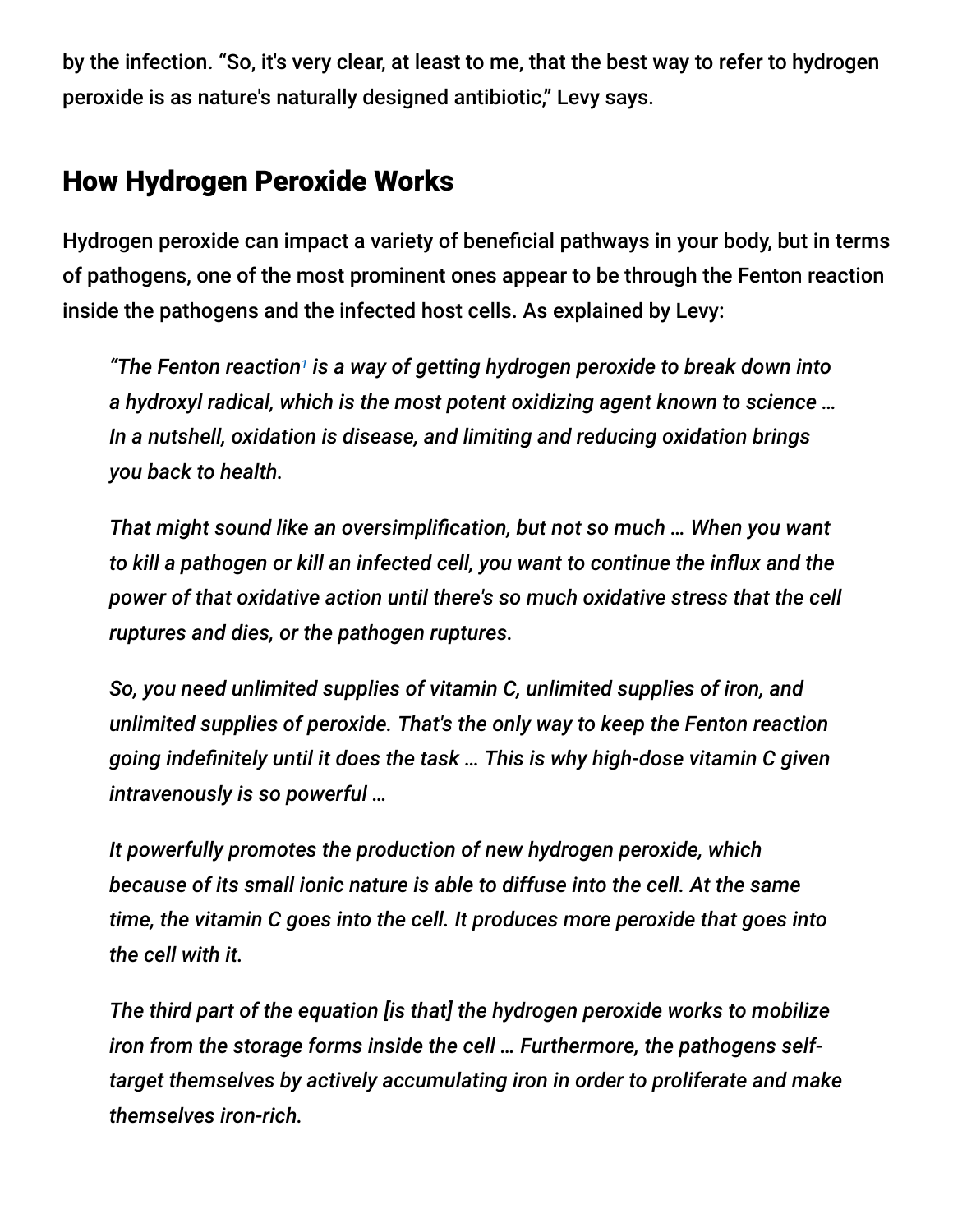*So, there you have all three components: electron donor, electron transfer, electron receiver … and this proceeds until you get complete resolution of the infection."*

Your primary pathogen-killing immune cells, macrophages, polymorphonuclear leukocytes and monocytes, also bring vitamin C and hydrogen peroxide in massive amounts to the site of inflammation or infection.

## How to Prepare Your Nebulizing Solution

One of the most important parts of the treatment, however, is to make sure you have the equipment BEFORE you need it. So, if you haven't already purchased your nebulizer supplies, please put that on your to-do list now. To be prepared for any eventuality, you'll want to buy the following items so that you have them on hand:

- An electric, plug-in tabletop jet nebulizer (small battery-driven hand-held devices tend to be ineffective due to their reduced power)
- Food-grade hydrogen peroxide (which does not contain any harmful stabilizers)
- Normal saline (0.9%) solution (alternatively, you can easily make your own at home)
- Optional 5% Lugol's iodine (**[Dr. David Brownstein's nebulized peroxide protocol](https://articles.mercola.com/sites/articles/archive/2021/03/07/nebulized-peroxide.aspx)** includes one drop of iodine to the final peroxide solution)

The peroxide needs to be diluted with saline, not tap water or distilled water, as this could potentially inflame the mucosal cells. You need the salt in there. As noted by Levy, "The literature shows that water by itself does aggravate, or can cause, an irritating cough if you nebulize it by itself."

I recommend diluting the peroxide down to 0.1%. Brownstein recommends using an ultralow dilution of 0.04% while Levy recommends 3% or less, depending on individual patient tolerance and how sick the patient already is.

If you don't have access to saline, you could make your own by mixing one teaspoon of unprocessed salt (such as Himalayan salt, Celtic salt or Redmond's real salt) into a pint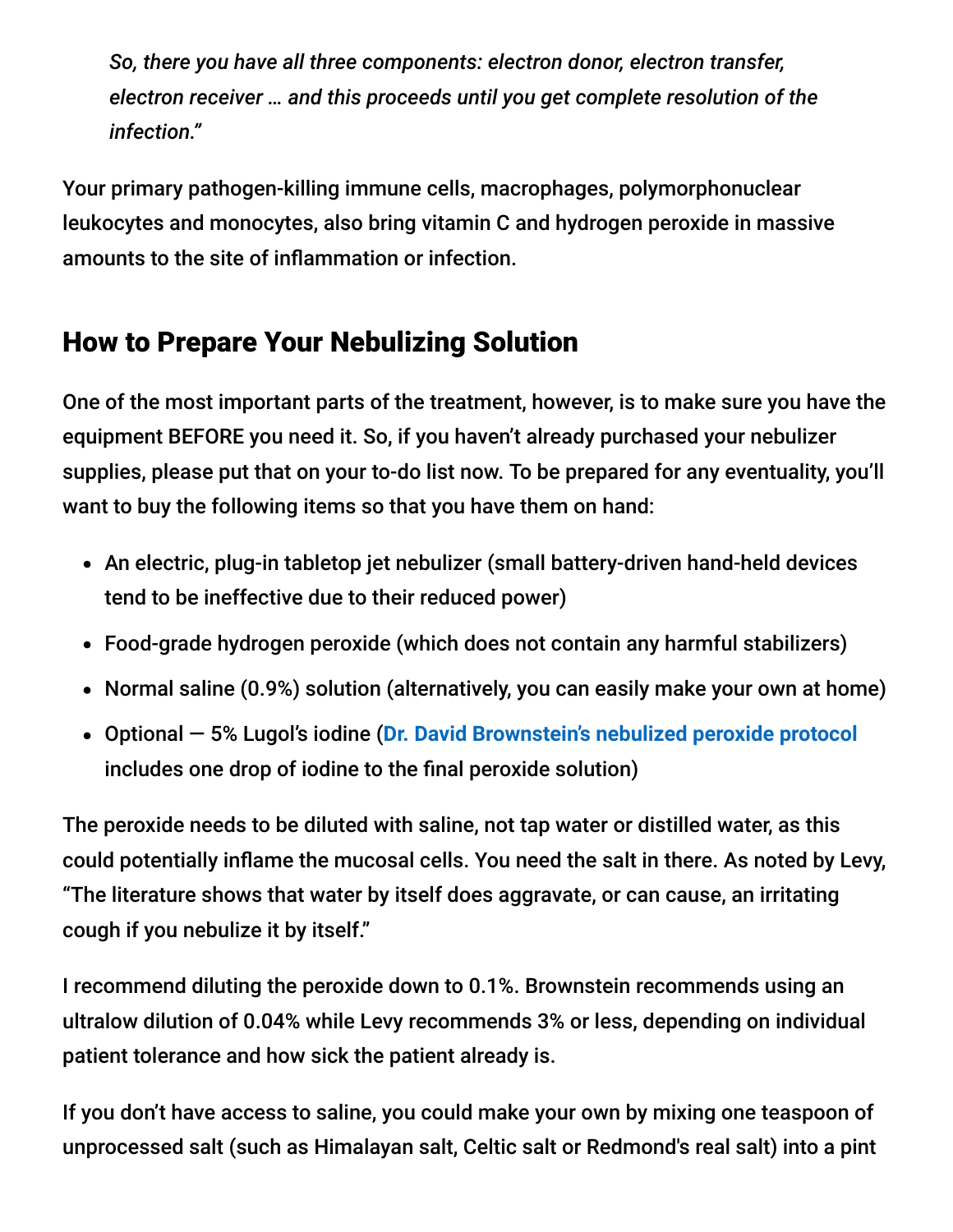of distilled water. This will give you a 0.9% saline solution, which is about the concentration found in body fluids. Using that saline, you will then dilute the hydrogen peroxide as described in this chart.

With regard to the dilution, Levy offers the following commentary:

*"I don't think there's any evidence really that 0.04% nebulization as a monotherapy is going to get the job done. I want something that anybody on the planet can use to resolve [their infection] without having to add vitamin C, without having to add iodine, without having availability of ozone.*

*And when you start taking the concentration down, you're going to get less* antipathogenic impact by definition. That, combined with the fact that for a year *now, I've been getting an incredible amount of positive feedback. I've had no negative feedback. Most people use 3%. Some get too much tingling in the nose and they'll go down to 1.5% or even 1%.*

*I think it's a whole different thing as to what concentration you might want to use for the maintenance therapy that we're talking about. But I think there's no good reason at all not to take your first shot at 3% when you're already having symptoms, or if you have a COVID-positive test.*

*I see no reason to dance lightly, especially in the fact that we have no negative feedback. Also, a recent article showed that people who routinely gargle with 3% peroxide show zero microscopic abnormalities in the tissue after a sixmonth period …*

*I* never advise somebody to tolerate symptoms that they find uncomfortable. *I* always say, find a concentration of whatever you're nebulizing that's *comfortable. But that said, I still think when you clearly have an infection, hit it* hard the first few times, I don't think you're going to do any damage."

## **Other Health Benefits of Nebulized Peroxide**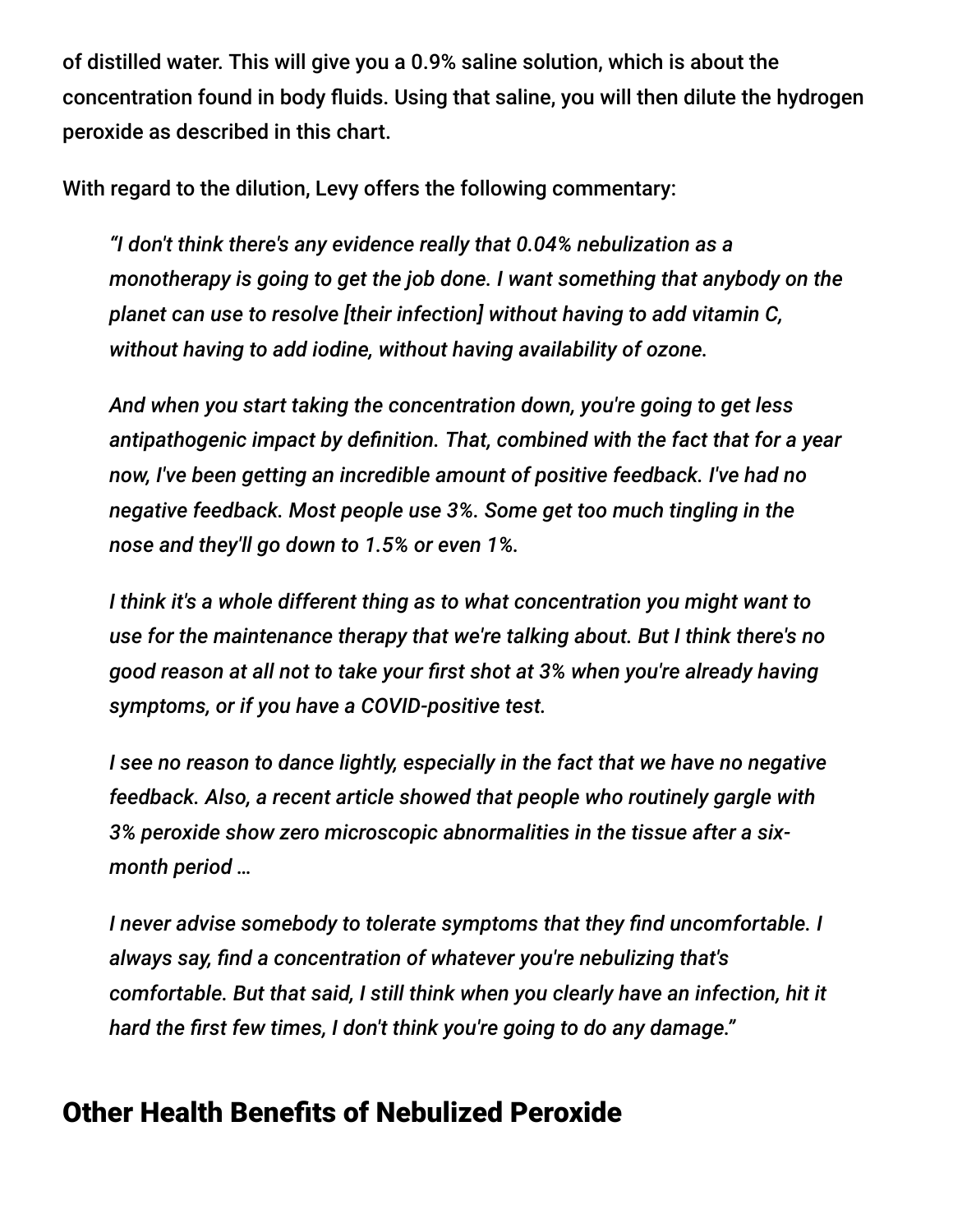Aside from fighting infections, nebulized peroxide also has other health benefits, [including treating chronic obstructive pulmonary disease, which is a common](https://articles.mercola.com/smoking-side-effects.aspx) **side effect of smoking**, and emphysema. As noted by Levy, while it doesn't necessarily repair the anatomy of your air sacs, it does address the chronic infections and mucus production caused by these conditions.

*"I've had a lot of feedback from chronic lung patients that are pretty much ecstatic that they were able to incorporate this into their long-term medical treatment protocols,"* Levy says.

Another interesting benefit of this therapy is its ability to improve your gut microbiome. Levy appears to have been the first one to discover and discuss this benefit:

*"The rst time I nebulized with, at that time, regular over-the-counter 3% peroxide, the next morning I had the most incredibly normal, well-formed bowel movement of my life. I said, 'Good grief. What is going on here?' The only thing I did different was the peroxide nebulization the day before, and that got me to thinking about how all disease is oxidation versus reduction."*

As noted by Levy, chronic infection is a primary source of toxins in the body for most people, be it from infected tonsils, teeth, gums or anything else, and this also affects your microbiome.

Nebulized hydrogen peroxide, by addressing these chronic infections, may therefore also help reestablish a healthier bacterial balance in your gut. Levy recounts how patients with chronic irritable bowel syndrome were able to reverse their condition in as little as one week of nebulization.

*"I don't want to oversimplify what's going on in the gut,"* he says. *"I know it's a very complex process, but bottom line is that what keeps any tissue in a state of 'disease' is increased pro-oxidant factors coming in and the degree to which you can stop those pro-oxidant factors.*

*With my bowel habits changing in less than 12 hours, that really tells me, intuitively, how readily a leaky gut can heal if you stop the 24/7 onslaught of*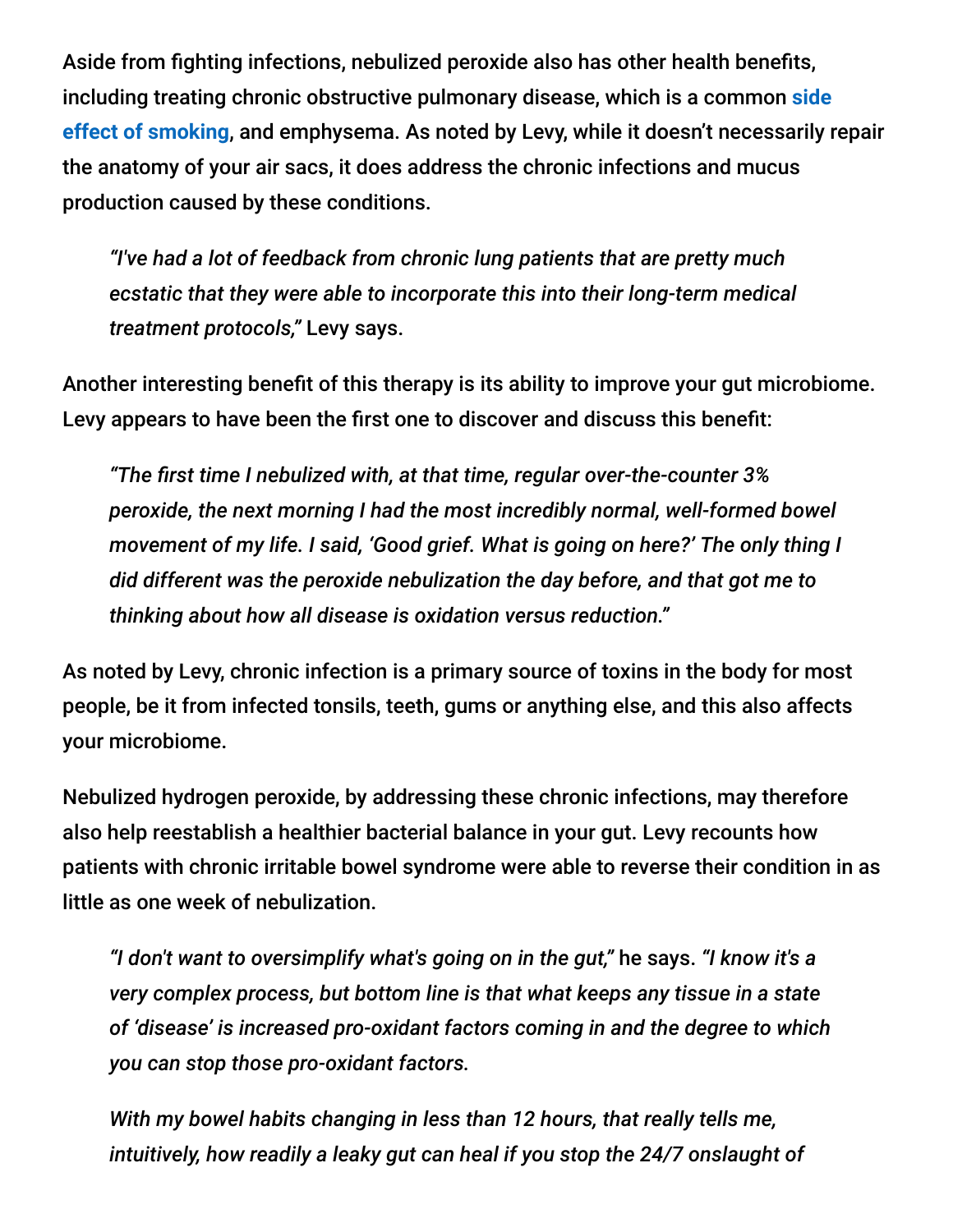*new toxins and pathogens getting dumped into the gut …*

*I* don't think nebulization is directly putting a clinically significant amount of *peroxide in and around the gut. Its primary role is killing the pathogens that chronically grow there in the nose and throat, preventing a continual swallowing of pro-oxidant pathogens and their associated toxins.*

*There's a concept in my book called chronic pathogen colonization, where those* bugs are covered with biofilms, and ... peroxide destroys the biofilm quickly and *then kills the pathogens underneath …*

*I think peroxide nebulization should be a routine part of any treatment protocol for any medical condition because of the positive impact it has on the microbiome and leaky gut, which makes any chronic disease you have worse."*

## Hydrogen Peroxide for Periodontitis

A third benefit is its ability to address [gum disease](https://articles.mercola.com/sites/articles/archive/2019/06/17/vitamin-k2-for-gum-and-brain.aspx) (periodontitis) and all the various health conditions associated with or worsened by it. As just one example, if you have severe asthma and advanced periodontitis, when your periodontitis flares, so will your asthma. Once you start to resolve the periodontitis, your asthma will typically improve as well.

*"What's unique about periodontitis is the nature of the pathogens,"* Levy explains. *"Often it's caused by a bug called Porphyromonas gingivalis. They're now nding this pathogen by advanced PCR testing to be present in many different tissues in the body, and to be present in tissues that are diseased.*

*They've identied it in Alzheimer's tissue, in different neurological tissues. It's been identied in the coronary artery linings of patients that have coronary artery disease …*

*That's all coronary artery disease is — a chronic immune response that's never extinguished because the seeding of bugs from the mouth is never*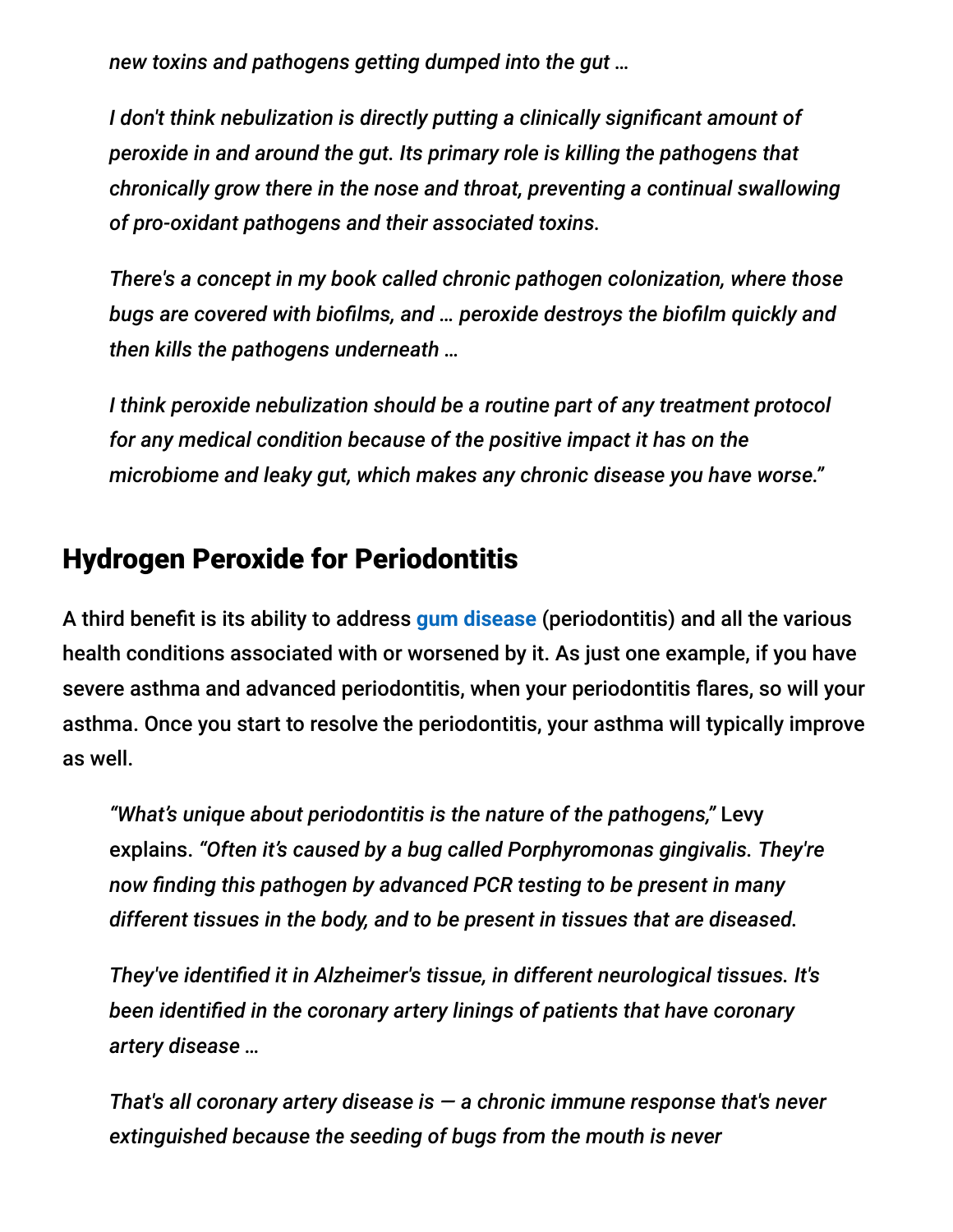*extinguished … The reason smokers have such a high incidence of heart disease is because all of them have induced periodontitis that has the type of pathogen that metastasizes to the coronary artery lining."*

On a personal note, last year during a health checkup at SanoViv in Mexico, I learned I had periodontitis, which surprised me considering I don't smoke and have a very healthy lifestyle. It goes to show how easily it can happen and, according to Levy, one of the reasons for this is depleted vitamin C stores. I was able to completely reverse it using ozone therapy, but as noted by Levy, the depleted vitamin C also needs to be addressed. He says:

*"One main deciency of things like ozone and other bio-oxidative therapies is they're highly effective at killing the pathogen, but they've got nothing to do with restoring the antioxidant vitamin C status that resulted from the pathogen being present. All these viruses that we get acutely rapidly destroy our vitamin C stores.*

*Things like Ebola, where people die of hemorrhage, that's really acute scurvy. In fact, it's my opinion that long-haul COVID-19 is simply because of the fact that you so effectively nuked a large amount of your nutrients, especially vitamin C, that unless you undergo an accelerated plan of restitution, not a maintenance plan, but an accelerated plan of restitution, you're never going to get back to baseline.*

*Same thing with periodontitis. Any dentist will tell you, they've never seen a smoker with normal gums. It just doesn't occur. But the point is that smoke is metabolizing the vitamin C rapidly in the gums themselves."*

While you would get some benefit by nebulizing hydrogen peroxide through your mouth (i.e., breathing through your mouth rather than your nose), Levy recommends using a water irrigation (Waterpik™) device for this. Use warm water or warmed saline and add one-half to 1 or even 2 tablespoons of 3% food-grade hydrogen peroxide to the water tank.